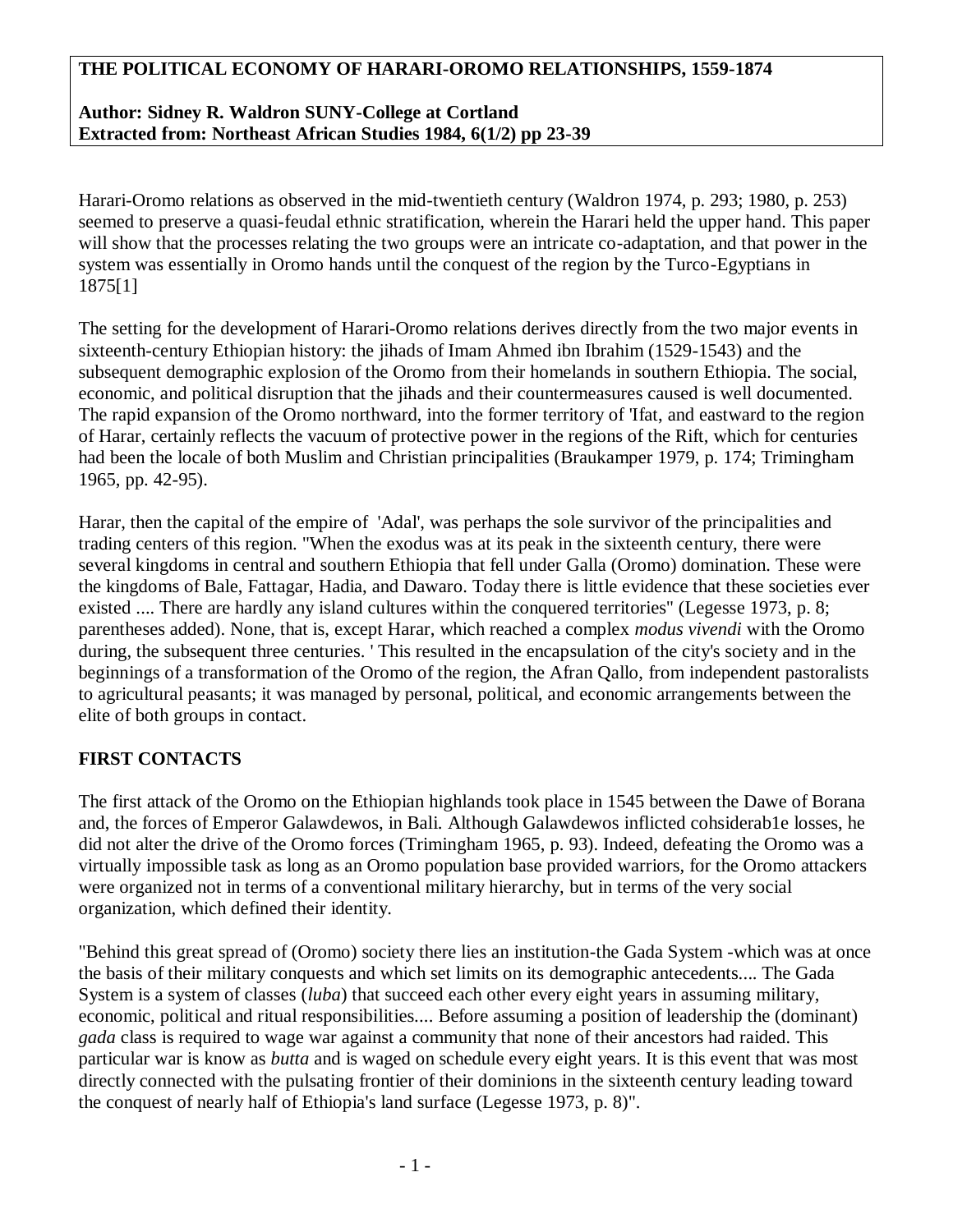The first extensive contact between the Harari and Oromo was initiated by an encounter in 1559 between a gada force and Amir Nur, Imam Ahmed's successor, on the return from his attack on Fatajar, which had resulted in Emperor Galawdewos's death. In the next eight years, the Oromo had reduced the political and trading domain of the 'Adali capital of Harar to such an extent that only the city itself survived. "The Arabic Chronicle of Harar records their devastation of the regions of Sim, Shoa, Najab, Jidaya, Daker, and most of Harjaya. At this time they (Oromo) began to form their famous cavalry by acquiring horses from the Somali. The invasion of Harar was followed by a three years' famine" (Trimingham 1965, pp. 93-94, citing Cerulli 1931, p. 57).

Shortly before his death in 1567, Amir Nur reacted by building Harar's wall as a final barrier between the Oromo and Harari. Within ten years, Harar was reduced from the capital of 'Adal, the largest Muslim empire ever known in Ethiopia, to an isolated amirate, as the Walashma' rulers of 'Adal relocated their threatened capital from the city to the oasis of Aussa in 1577. The Harari who remained behind the new city walls were the sole survivors of a once much wider spread ethnic and linguistic community whose full extent may never be known, but whose last trace is the record of their decimation: "By 1577 (the Oromo) had destroyed more than a hundred villages and besieged the city, 'Until the gates were filled with corpses' (Muhammed Hassan 1973, p. iv, citing MS No. 300, Institute of Ethiopian Studies).

# **MARKET RELATIONS AND TRADE ROUTES**

The first mention of a negotiated relationship between the Oromo and Harari is a market treaty arranged by Amir Nur's successor, 'Uthman al-Habashi, where-in the Oromo were given market privileges, specifically the right to purchase imported cloth at a fixed price (Cerulli 1931, p. 54 et seq.). Clearly this treaty was a stopgap measure, preceeding as it does the final assault on the city by eight years. Several aspects of this treaty are unclear. Richard Caulk (1977, p. 371) interprets this document, which I did not have access to, as pertaining to the market of Harar. Trimingham, citing the same passage, translates it significantly differently, saying that the treaty "induced them (Oromo) to attend the "markets in Hararian territory." He continues to explain that a dispute, which broke the treaty, arose, not in the city of Harar, but in the Harari-controlled market of Zajrabar in Aussa (Trimingham 1965, p. 96). Since the Oromo of this period were organized strictly along the lines of the *gada* system, with its rotating duties and temporary authorities, it is far from clear whom 'Uthman al-Habashi had selected as having the central power implied in signing such a treaty.

After the crushing defeat of 1577, Harar never again seems to have provided a military threat to the Oromo who had entered the region, the Afran Qallo (Alla, Nole, Obora, and Babile) and the unaligned Anniya. Harar, by this time, had been isolated from the Somali and other former allies of Imam Ahmed and Amir Nur, many of whom had themselves been decimated. In these early years, the amirs of Harar may have had a regional monopoly on firearms obtained in small numbers from Ottoman sources, primarily. However, the trade routes, which might have supplied these and the mercenaries who were recruited to use them, were seriously disrupted, and they probably were not influential in determining the balance of power in this critical early period. The city's survival depended on its tolerance by the Oromo as a convenient market, rather than upon its military strength. Basically, the city was able to withstand localized lineage (*gosa*) attacks at the city wall, relying on the logic of a densely concentrated population to defend itself temporarily from such incursions. The late Bab Haji Mume Bashir stated that in his grandfather's day, in the 1850s, Oromo raids would be concentrated at a single point of attack, and that men from all quarters of the city would converge here to defend the city. Both sets of opponents fought with hand weapons, particularly spears (Interview, 1963).

This account implies an Oromo attack limited to a few hundred warriors, rather than the *gada* -based army, the *Dori,* which the leadership of the governing council of the Afran Qallo was institutionally capable of mobilizing (Muhammed Hassan 1973, p. 22). Had this total mobilization of the Afran Qallo's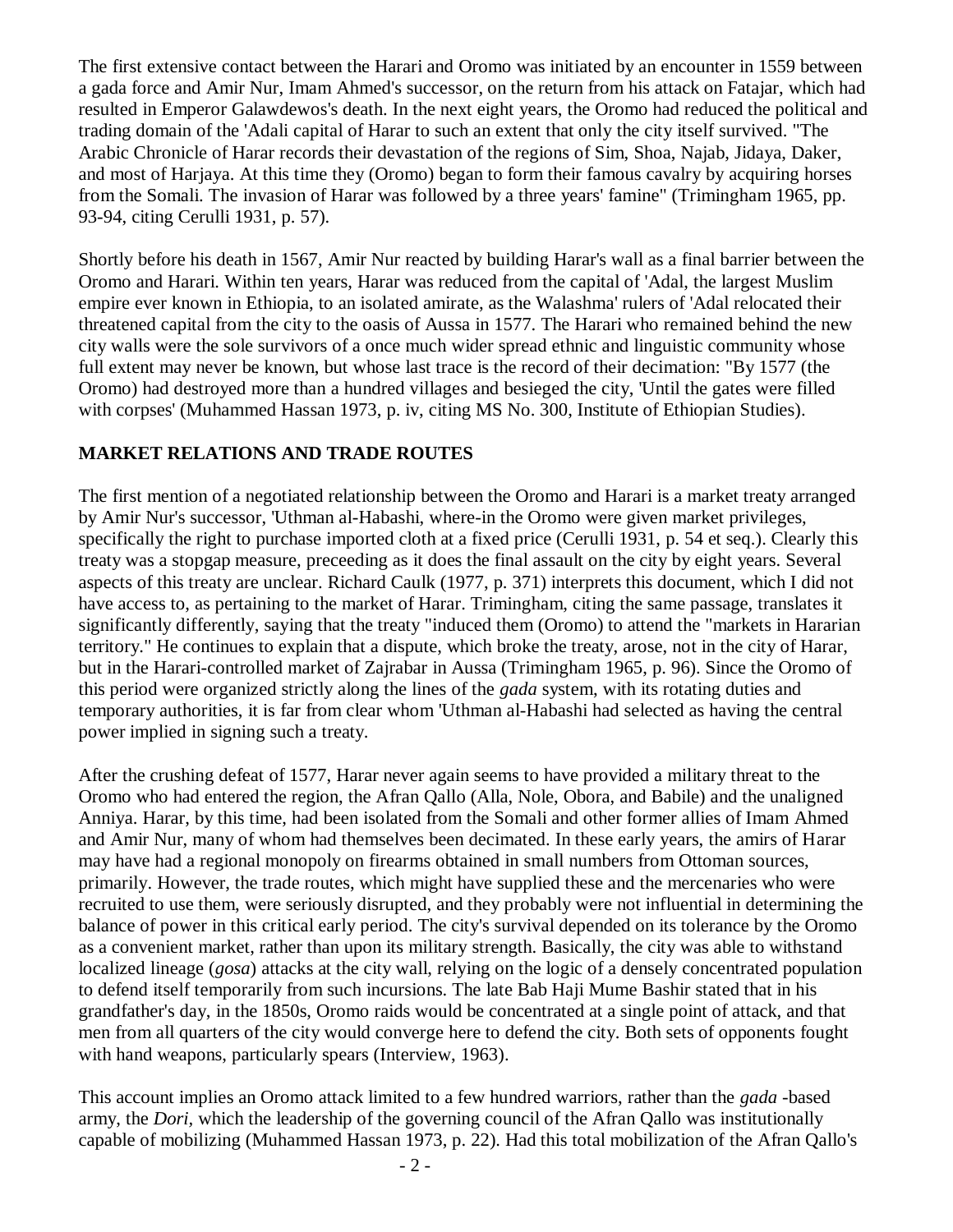forces been mustered, it would have pitted a force of thousands of Oromo against the city, which the Harari inevitably would have found invincible. Mohammed Mokhtar describes such a force as it faced the Turco-Egyptians in its last appearance, in 1875: "They always advance in a great line of ten or a dozen ranks deep that the first who fall are immediately replaced by other fighters who continue to advance without being in the least demoralized by the fall of their comrades.... They are hardy, brave, facing death with the greatest possible boldness; their attack is terrible" (Muhammed Hassan 1973, p. 26, citing Mohammed Mokhtar 1877, pp. 386-87).

The task of the Harari leadership in this early period of contact, then, was formidable. They had to find ways of opening the trade routes, which were the lifelines of the market, through Oromo-held territory. They had to attempt to establish alliances with local Oromo to prevent a mass attack upon the city, and throughout this period they and the citizens of Harar had to protect the city and its provisioning outlying gardens and farms from periodic Oromo incursions. During the next three centuries, the Oromo of the Afran Qallo and the amirs of Harar established a series of alliances whose forms and implications shaped the political economy of the region and which conditioned the development and differentiation of ethnic relations between Oromo and Harari. Muhammed Hassan succinctly describes the outcome of this reliance, whose structural implications will be investigated in the following section:

"By the opening of the 19th century, the relation between Harar and the settled Oromo had developed into mutual economic interdependence. The Oromo used the town as their main market for exchanging surpluses of coffee, saffron, hides, and cattle, as well as some ivory, for goods imported or produced in Harar, such as cloth and salt. Harar needed Oromo produce for export. This economic interdependence and political necessity brought a closer alliance between the city's administration and the settled Oromo. From the later 18th century, marriages between some Amirs and the daughters of Oromo chiefs seem to have bound the two together.... Such alliances reflected economic as well as political necessity (Muhammed Hassan 1973, p. 1)".

Since, at the period of initial contact, the city's survival depended on the convenience of its market for the dominant Oromo, one must ask what these pastoralist invaders may have needed from Harar's markets. As Muhammed Hassan states, cloth and salt were basic. Cloth, as a replacement for leather wraps-still worn by many 'Afar and some Borana-was probably a highly desired commodity and a mainstay of the Harari long-distance trade (Stitz 1975, p. 9). Initially, in the Harari-Oromo trade, it was almost certainly a sumptuary item, not a necessity.

Salt, however, as the most important source of sodium, is essential to human survival, and its control by the Harari may well have been the key to the city's survival. Still a trade good in the Harari open market, the salt in early Harari trade came from coastal evaporating pans, particularly at Zeila (Yusef Muned 1961, p. 37), rather than from the Danakil. Although Lake Ayele, some thirty-five kilometers north of the city, is rich in mineral salts, a fact long recognized by Oromo herdsmen, it was not used for the extraction of salt for human consumption.

Throughout the pre-industrial world, market centers, which provided local access, to salt often formed the basis of later urban developments, and control of salt trade was often a basis for centralized political power. "A certain political pattern seems to emerge: where salt was plentiful, the society tended to be free, independent and democratic; where it was scarce, he who controlled salt controlled the people" (Bloch 1963, p. 95). Without adopting such a unicausal weighting, one might accept Harari local monopoly on salt as being a basis for the "market convenience" which permitted their unique survival among all of the early Muslim principalities faced with Oromo expansion.

# **TRADE ROUTES AND ALLIANCES**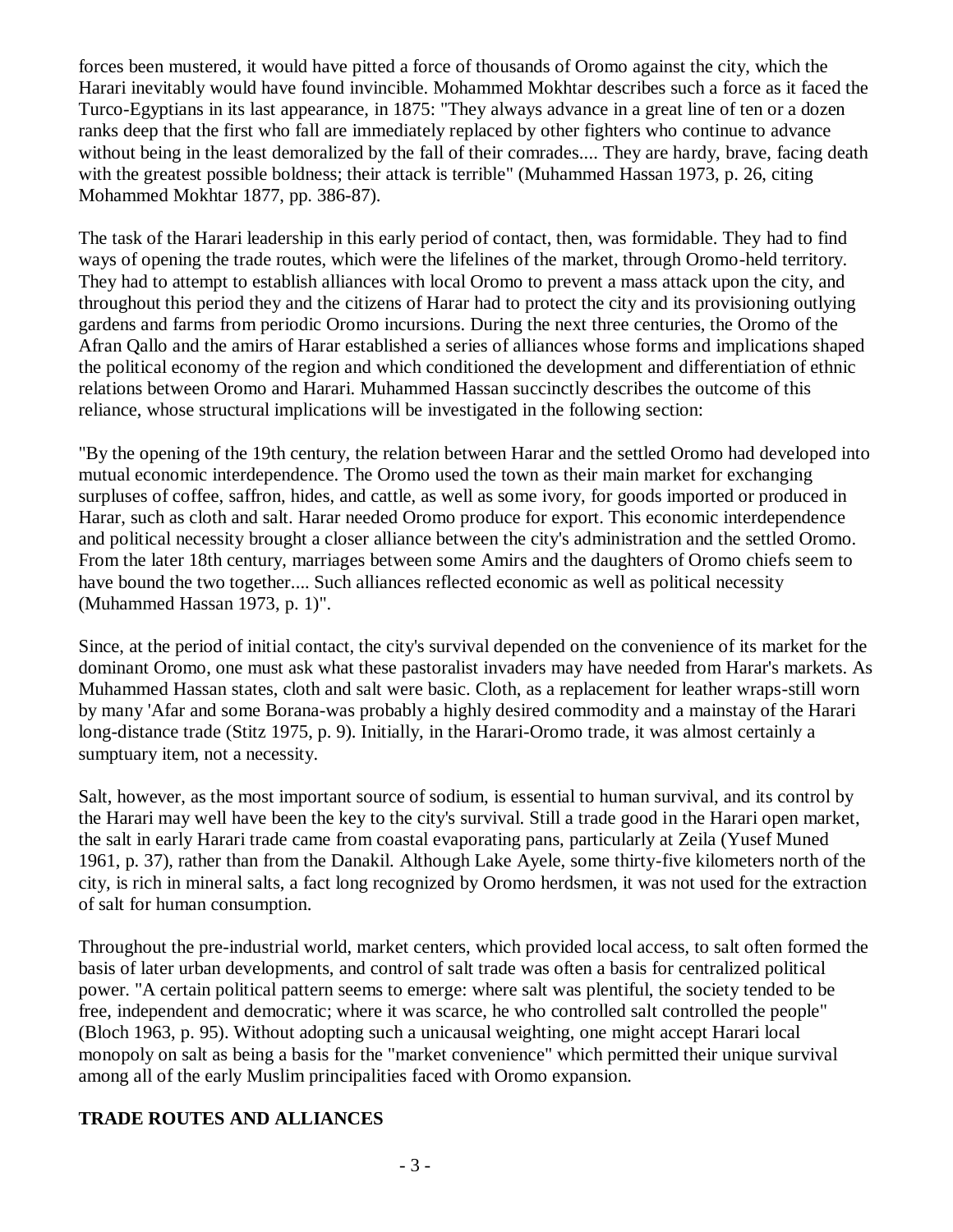Thus far I have suggested that Harar's survival in the midst of warlike Oromo depended on its marketing specialization, which had probably been part of its 'Adal heritage. Maintaining open trade routes, or devising means for the safety of Individual caravans, were problems, which had been solved, in pre-Oromo times between merchants and the Somali through whose territory they passed. The "conventional means of ensuring safe transit through Somali territories was that of hiring an *abban.*

"Different clans of various tribes had their own *abban* or caravan protector, who would supply the camels, mules or donkeys needed, and the workers to lead the caravan. Whenever a merchant wanted to dispatch his goods, he made his arrangements through the *abban*. Once the goods were loaded and passed to him, it was the *abban* who was responsible for their delivery at the place of destination. This was usually Berberah, Zeyla or Tajura along the coast, or else Ifat, Awsa or Bale in the interior. There, the owner's agent, should there be one, would receive the goods (Yusef Ahmed 1961, p. 37).

If we can assume that the institution of the *abban* was established in the early days and that it permitted regular (if expensive) caravan trade through Somali-populated regions, we might also expect that this type of relationship would provide a model for Harari trying to work out a *modus operandi* for getting their caravans through Oromo territories.[2]

The Oromo, pastoralists and newcomers to the scene, had no such trade specialists, nor did they have an indigenous centralized political structure with which the Harari amirs could make binding treaties. Local organization among the Afran Qallo was defined in terms of a segmentary patrilineal system. Lineage segments, called *gosa,* organized and interrelated all the members of each of the branches of the Afran Qallo. The very term Afran Qallo implies such a patrilineal rationale as the basis of organization of the confederacy as a whole, meaning "the four sons of Qallo (Muhammed Hassan 1973, p. 23). However, the central and unifying political institution of the Afran Qallo was the Roba Dori, a version of the aforementioned *gada* system. Although the details of the organization of the Roba Dori are discussed by Muhammed Hassan (1973, pp.23-25). certain characteristics of its officialdom will be mentioned here since they affected the nature of the alliances with the amirs of Harar.

Following the structure of the *gada* , the *Roba Dori* membership and leader-ship "turned over" every eight years. Thus its officials, the Abba Fugug or president, and the Abba Dula, or war leader, were elected anew every eight years by representatives of the constituent lineages, who were regulated by an oral constitution, the *Hera Gosa* (Muhammed Hassan 1973). Undoubtedly, this pastoral republic aptly suited the organizational needs of the Oromo, but it certainly must have provided a basic quandary for the amirs of Harar. In a system of rotating leadership, in which the highest officials are essentially *primus inter pares*, with whom does one deal to attempt to gain protection of trade routes, farms, and the city itself?

Structurally, the quandary of the amirs of Harar seeking a political counterpart for treaty-making purposes is understandable. The amirs represented a stratified society and were administratively connected to that society primarily through a bureaucracy whose major functions were concerned with the collection of taxes from the citizenry. The Oromo, however, were essentially a kinship-based society whose generational system provided an advisory council, but which lacked officials with contractual authority. Since the amirs of Harar were on the defensive initially, they had to respond to Oromo institutions, rather than vice versa. Thus it seems as though the only institutions available to the amirs for pact formation were those defined in terms of kinship: marriage and adoptive brotherhood.

### **INTERMARRIAGE**

The major form of intergroup alliances during the early period of the Harari amirate was intermarriage with the politically influential surrounding groups. A Harari document whose primary concern is the succession of amirs testifies to the early existence of this practice as well as serving to indicate its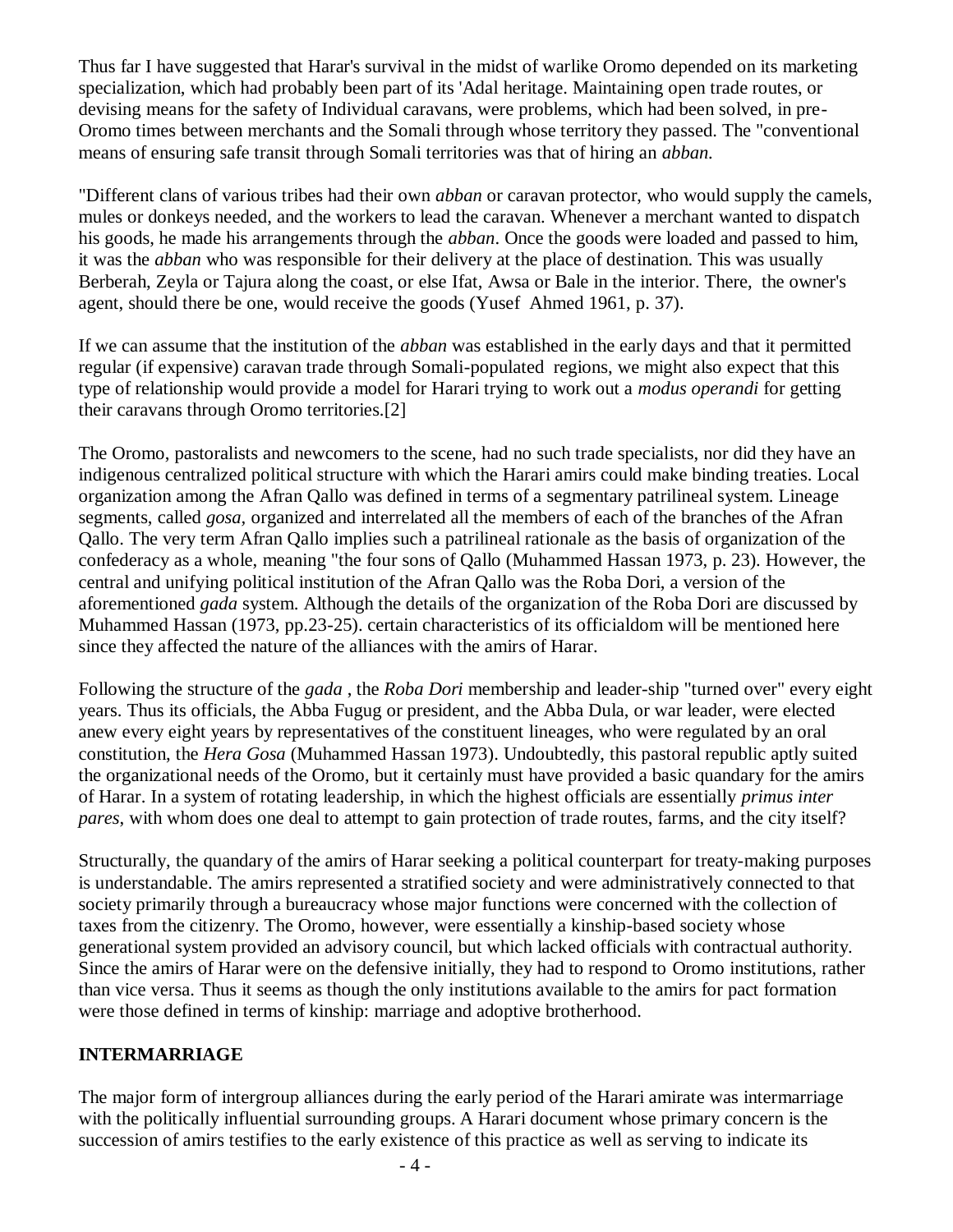complexities. "Amir Abdallah (1671-1700), son of Amir 'Ali ibn Da'ud (1647-1662) whose mother was of the people of Zakkamara-had eight sons: Talha, whose mother was of the Anaj tribe; Amir Abu Bakr Hawa-garad; Mubarek, whose mother was of the Geri tribe; Muhammed, nephew of garad Limay, whose mother was of the Oromo tribe; Jami, whose mother was Arussi; Abdurrahman, called Amir tinabri, whose mother was of the Oromo" (Cerulli 1942, p. 5; my translation). Apparently, the amir's household was a nexus of marriage alliances, and the ramifications in each group so connected must have been considerable, although the specifics are here unreported.

By the beginning of the nineteenth century, the pattern of alliances between the amirs of Harar and the Oromo of the Afran 'Qallo, the Anniya Oromo, who did not belong to the Afran Qallo, and the Barteri and Geri Somali indicates that the intermarriages of foregoing generations had been integrated into the politics of succession of the amirate. Although the succession of amirs from the establishment of the dynasty of Ali ibn Da'ud (1647-1661) through the last Harari amir, Abdullahi ibn Muhammed (1885-1887) seems simple and orderly, basically progressing either directly from father to son or through a sequence of brothers before descending a generation, the actuality of the successions in the nineteenth century is far from orderly. The synthesis of detail presented by Caulk is conclusive.

As the Oromo (led by the usurper Muhammed ibn 'Ali) arrived to lay siege, the Amir Ahmad Abu Baler died in August 1856. The eldest of his sons, Yusuf, was still a minor. In the emergency, a town assembly at first appointed a certain Abdallahi Abd al-Mejid. He was related to the Alia, and his appointment may have been intended to appease these clans. Three hours after his election, Abdallahi was pushed off the throne by a cousin of the late amir, one Khalifa Citra, whose father was the same Abd al-Rahman whom Abd al-Karim had deposed in 1825 and whose alliance with the Babile seems to have made him so unloved by the townspeople. This event may have reflected rivalries among the surrounding Oromo and related factions in the town.... The very evening of Khalifa Citra's succession ... the beleaguered citizens abandoned their choice and called in Muhammed ibn Ali (Caulk 1977, pp. 378-70; parentheses added).

Two important types of documentation are lacking for drawing the full implications of the alliances of intermarriage between the Harari amirs and the Oromo. Cerulli's (1942) document cited previously indicates that some amirs had numerous sons, who were not involved in the direct line of descent, and thus who may have gone unrecorded, but whose marriages were nonetheless important in tying together political. arrangements between Harari and outsiders. Also missing until the nineteenth century is mention of the marriage partners of amirs' daughters. Probably these were married within the Harari ethnic group, but, in fact we know little about their existence.

The picture which emerges in the nineteenth century, but which probably functioned fully blown for several generations earlier, is one in which an amir would inherit a body of Oromo (and Somali) alliances from his predecessor. He could strategically arrange his later marriages and probably could direct the marriages of his children. At the same time, his brothers and paternal cousins, potential successors, could assess his blocs of allies and counterbalance their strength by making mutually exclusive marriage pacts with other Oromo groups.

The price paid by the amirs for the pacts consummated through marriage seems to have been considerable. Burton comments on the special privileges extended to Oromo within the city under the reign of Amir Ahmed (1852-1856(Burton 1966, p. 189), although we have no evidence concerning the identity of these Oromo nor their alliance status. As Caulk and Muhammed Hassan prove in the case of Amir Muhammed (1866-1875), the latter's extremely close relationship with the Oromo completely alienated him from the people of the city. Muhammed was probably the grandson of Anniya Oromos. His second wife was Ala, and she was the sister of another very wealthy Ala Oromo, Kormoso. He cemented his relationship with the Ala after his marriage to Kadija, daughter of Amir Abdul Karim (1825-1834), by entering into a brotherhood with the Abado Ala, whose locale was in the Gara Mullata region, south of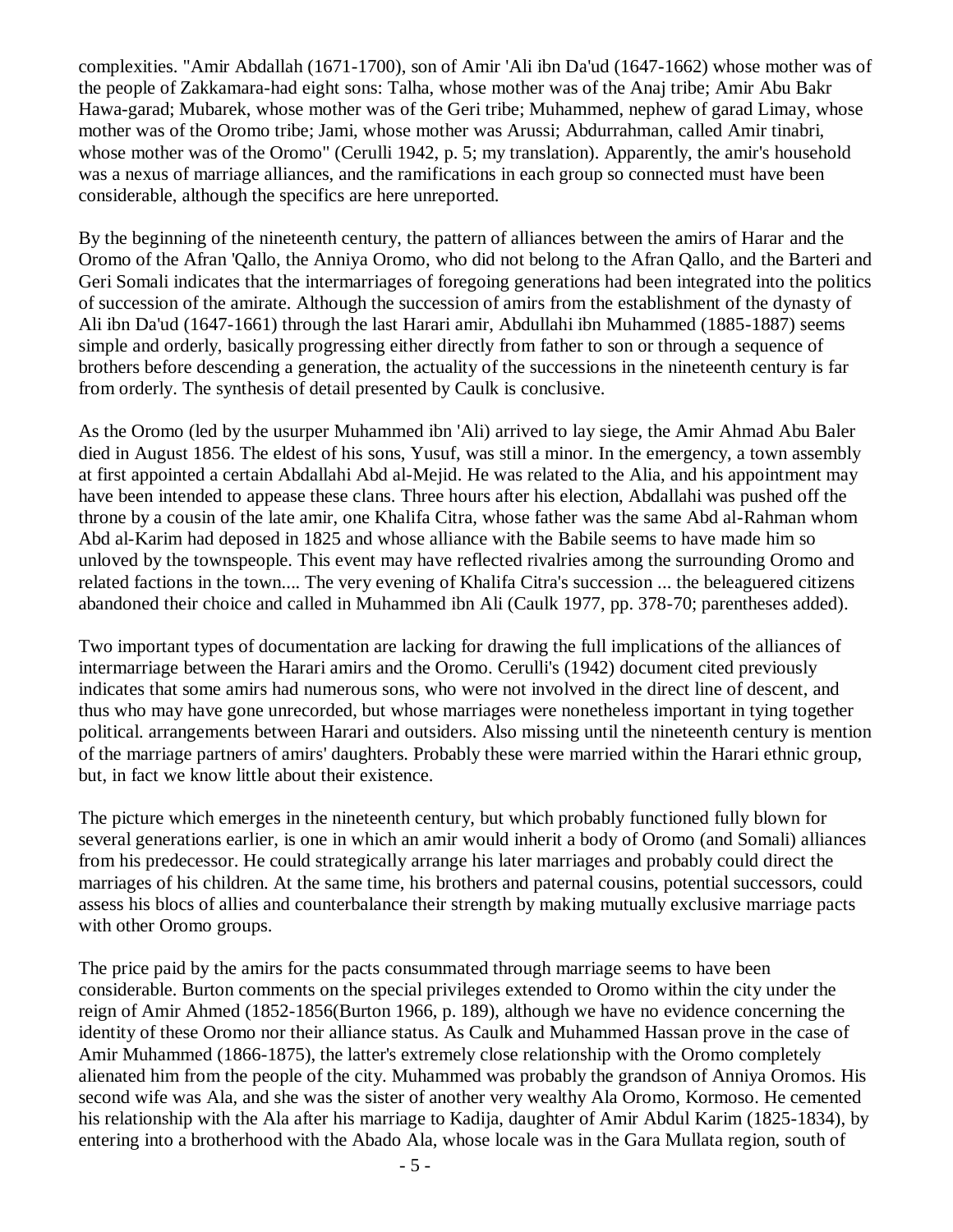Alemaya, to the northwest of the city. Muhammed thus utilized another Oromo institution for this pact, that of the *ilman gosa* ("son of the lineage"), which involved him in direct reciprocal relationships with the lineages with which he was allied: "Muhammed became the son of the gosa for the three great Bokkus ("ritual leaders," Legesse 1973, p. 69; "spokesmen," Muhammed Hassan 1973, p. 24) of the Afran Qallo (Kormoso [his brother-in-law] Balla Buba and Chamma Nur). As their son, he was entitled to protection but was under an obligation to keep the laws of the gosa including those regarding hospitality and sharing wealth" (Muhammed Hassan 1973, p. 13; translations and citations regarding the term Bokku added).

The logic of the reciprocal exchanges mandated by the *ilman gosa* is egalitarian in its reciprocity as it functioned among pastoral Oromo. A "brother" in need could demand goods, property, or privilege from his adoptive lineage mates. Normally this would function as a leveling mechanism within the lineage. However, as extended to Muhammed, it placed the wealth of the city at the demands of the Oromo.

"By becoming a member of a gosa, Amir Mahammed exposed Harar to the exactions of Oromo hospitality. The Oromo expected liberal treatment when they were in Harar and gifts on their departure" (Muhammed Hassan 1973, p. 13).

The Abado and Muhammad's numerous other fellow clansmen came in relays by the hundreds to stay for weeks on end in the town and were in their rights when they demanded gifts of cloth on taking leave of the hosts to whom the amir assigned them (Caulk 1977, p. 379)".

Beyond this obligatory hospitality, Amir Muhammed had to pay regular tribute to the Bokku in honor of the Afran Qallo. In short, the connection established through the *ilman gosa*, traditionally functioning as a way of equalizing herd strength and other subsistence resources among Oromo pastoralists, took quite a different form. The brotherhood provided access to the wealth of Harar for the Bokku and the hundreds of lineage members he represented.

Amir Muhammed's access to resources within the city was not defined by lineage claims but by his power of taxation. His normal income was derived from a 10 percent tithe on Harari farm income, on taxes collected on the goods of merchants as they entered and left the city, and on the profits from his own considerable farmlands and herds (Yusuf Ahmed 1961, p. 32). Amir Muhammed may have innovated his claims to a royal monopoly on the ivory trade and certain other commodities (Yusuf Ahmed 1961, p. 38), which further enriched his coffers. However, even though he parceled out his obligatory hospitality in the manner cited, the claims of his ilman gosa were still so extensive that he further drained the Harari economy by devaluing the currency of the city's markets (Yusuf Ahmed 1961, p. 35) and by instituting a special hospitality tax, the mahalaq al-Galla. In short, Amir Muhammed purchased his alliance with the Afran Qallo at the expense of the city's economy. He seems to have been the first amir to have accomplished a totally comprehensive pact with the Afran Qallo (Caulk 1977, p. 380), but he did so by impoverishing the city and so alienating the citizens that they invited in the Turco-Egyptian forces of Rauf Pasha. His entry into the city in 1875 ended the three centuries of independent negotiation between the Oromo and the amirs of Harar.

# **HARARI COMMONERS: AN UNDERSTRATUM**

In effect, the marriage alliances of the amirs bought the freedom of the city, or at least permitted its survival. The price paid by the people of the city was considerable, although little documentation concerning their lot is available until the nineteenth century. Not all of the alliances made by the early amirs were defined by kin-based ties, and even those that were effectively served to channel tribute from the city. Caulk mentions that Amir Abd al-Shakur, in 1783, "went with a friend to the Jarso and other Nole clans, taking bales of sheetings for the first time to those Oromo in order to civilize them" (Caulk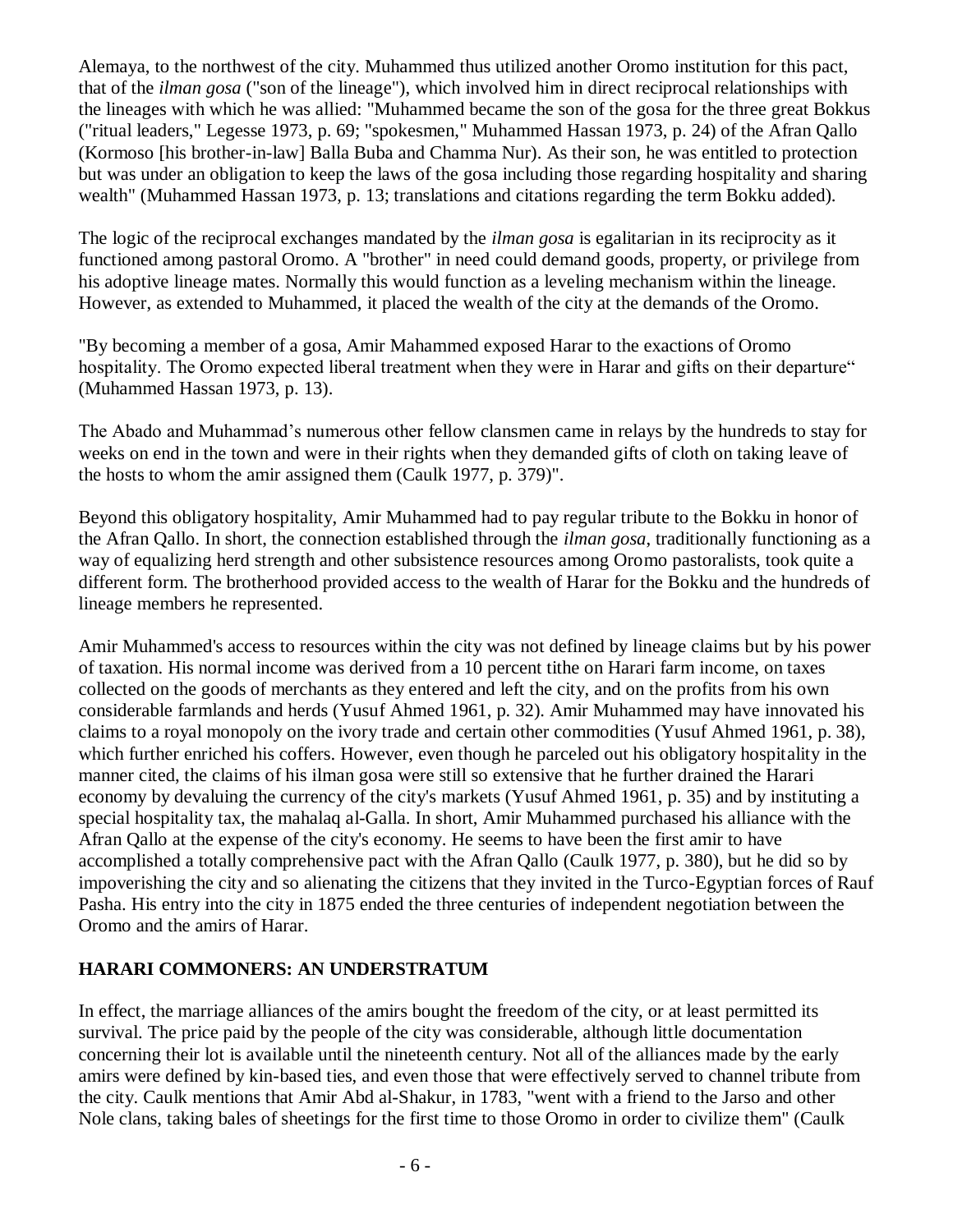1977, p. 372). However defined, the pacts with the Oromo were expensive to the citizenry of Harar, who may be considered an understratum vis-à-vis the amirs.

"According to a preliminary analysis of early nineteenth-century Muslim court records by the late Volker Stitz, most Harari were poor and powerless, as the following extracts indicate.

"Ownership of land by the townspeople did not exceed a radius of five kilometers (from Harar) (Stitz 1975, p. 5; parentheses added).

From these documents, the survival of the town is something of a mystery. There was no natural population increase recorded. Food production could not have been very great from the small gardens which appear here as the only town-owned land (Ibid., p. 11).

Considering the value of properties listed at death for individual townsmen, the Somali and Oromo must have found these people poor indeed.... in material terms townsmen were not rich. Their advantage over their neighbors must have been in their ability to think in economic terms and to organize trade" (Ibid., p. 9).

The influence of the townspeople at large upon decisive issues such as succession appears to have been negligible. As has been noted, whatever the internecine disputes, the amirate stayed essentially within the upper class, which the Harari call Amir Garach ("Amir's household"). In only one instance is the opinion of the community cited, that being the dispute following the death of Ahmed in 1856. Caulk says: "In the emergency, a town assembly at first appointed a certain Abdallahi Abd al-Mejid .... Three hours after his election, Abdulla was pushed off the throne" (Caulk 1977, p. 379). Presumably, the town assembly was constituted by one of the very infrequent meetings of the combined community organizations (afocha) in the type of meeting called "Hammisti Beriach Afochach," or "the Afochas of the Five Quarters" (see Koehn and Waldron 1978, p. 35).

# **COVERSION TO ISLAM**

Harar's long-standing role as a regional center of Islamic learning is too well documented to require discussion here (Trimingham 1965, p. 93 et seq.). Its traditions include a strong Sunni orthodoxy inside the city, shari'a courts, and an Islamic educational system ranging from quranic schools to teachers of quranic interpretations. Coexisting with this orthodox tradition, and characterizing the perception of Islam in Harar, is an elaboration of Muslim saints, called *awach*. I have identified more than 150 saints' shrines in and around the city (Waldron 1979b, p. 79). Ewald Wagner has documented the traditions of many of these (1976, p. 269). Elsewhere, Wagner has commented on the probable time of origin of many of these saints' traditions in the city, suggesting that they can be traced to 1216 (1978, p. 136), or well before the 'Adal empire moved to the region of Harar. To its citizens, Harar is a holy city (Waldron 1979b, p. 26). If those who married into the family of the amir did become Muslims, however nominal, the implication for the structure of Harari-Oromo relations would be considerable. For, as the next sections will discuss, these Oromo marriage partners, and the families established thereby, seem to have been pivotal in the gradual orientation of the Oromo toward the city. Conversion of these marriage partners, if it took place, would deeply imbed the new elite of the Oromo-for such they were, I will claim-in the religious and ethical system of Islam, whose regional heart was Harar, dar-es salaam (Waldron 1979a, p.24l).

However, an accurate summary is that, until the forced conversion of the Oromo by the Turco-Egyptians after 1875, most of the Oromo of the region retained their traditional religion. Islam during the early centuries of contact seems more to have fortified social and economic bonds among the Oromo already under the influence of the city than to have been the institution which itself brought the Oromo under Harari hegemony.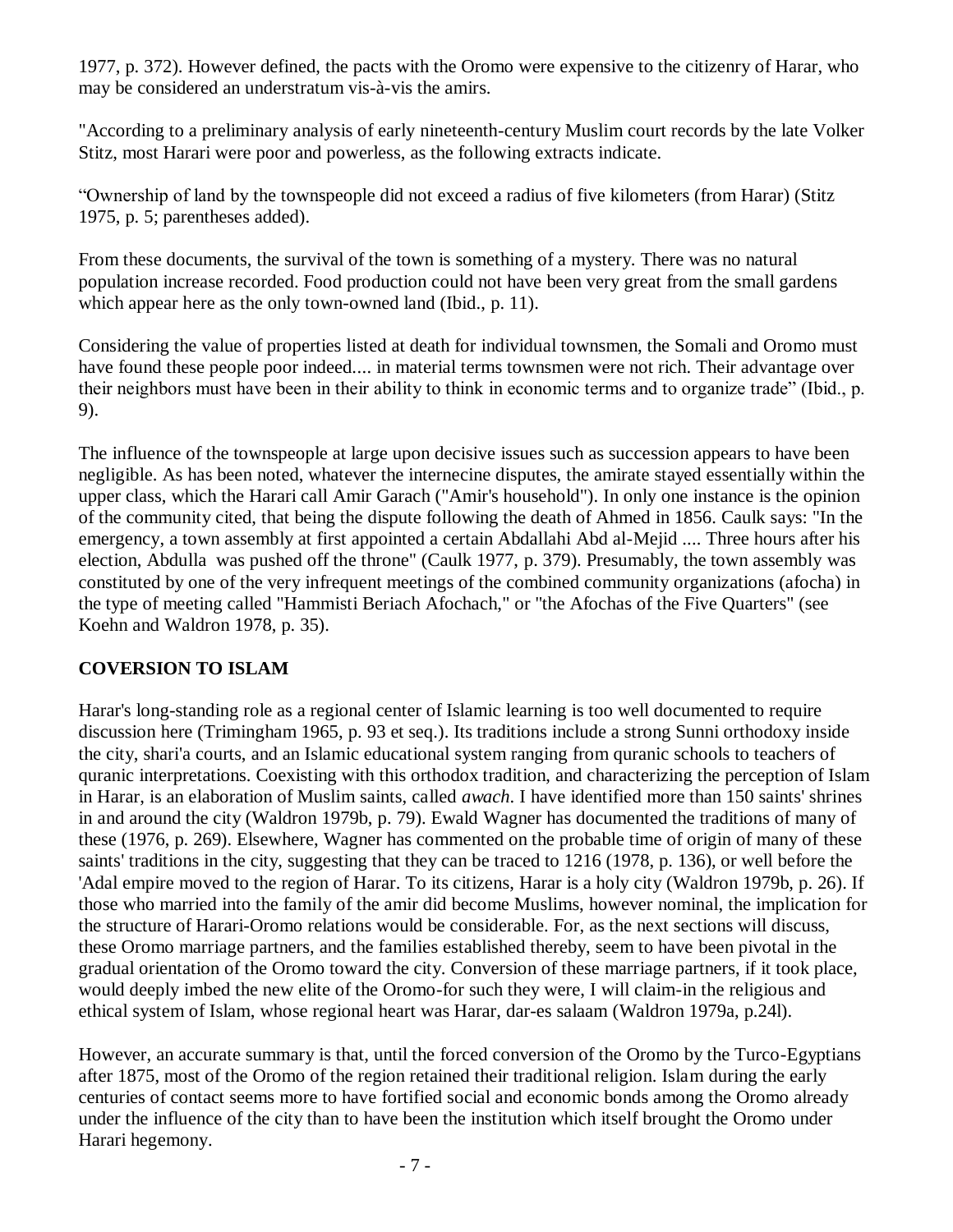### **THE EMERGENCE OF AN OROMO ELITE**

The alliance partners sought by the amirs were selected (or would offer themselves) from the Bokku (lineage spokesmen and ritual leaders) of the Afran Qallo, whose reign was traditionally limited by the eight-year span of the *gada* system. Whatever else it involved, intermarriage with the amirs provided access to new forms of wealth for the families concerned through income from trade protection and through the various forms of tribute, all of which might be rationalized as part of the marriage alliance and the rights established thereby. A sufficient motivation for Oromo patrilineal families' participation in transgenerationally continuous intermarriage would be continued access to this wealth and the privileges thus established. This, in turn, created permanent differences in wealth and thus a nascent class within the local Oromo populations, which had been strongly egalitarian upon initial contact with Harar.

Wealth in cattle was one manifestation of these alliances. Caulk reports (1977, p. 374) that Oromo in the region of Adele had established a clientship (perhaps better understood as a balanced reciprocity) whereby they herded the amir's cattle. By the mid-nineteenth century certain Oromo controlled vast herds. Amir Muhammed's grandfather, Mayu, an Anniya Oromo, is remembered in local proverbs. "Oromo tradition even makes Mayu the most famous in the whole of Afran-Qallo in general and Anniya in particular. Mayu was famous because of his uncountable wealth in cattle. People now say, 'Qufa aka Mayu' rich as Mayu)" (Muhammed Hassan 1973). Certainly it is not coincidental that Mayu's son, 'Ali, was a client of Amir Abd al-Shakur, and that the relationship was sufficiently strong that Mayu's grandson, Muhammed, was able to legitimize claim to the amirate by claiming descent from Abd al-Shakur. Such wealth in cattle suggests two factors indicating change from the Oromo traditional economy. First, it implies a control over Oromo herdsmen well beyond the family labor resources of such a man, although labor probably could be contracted among close lineage members. Second, aside from prestige purposes and exchanges involved in lineage politics, such wealth would be of utility primarily as it could, upon occasion, be translated into goods obtainable through the markets the city. The slow but definite spread of agriculture among the Oromo during period may have been partially initiated by such wealthy Oromo, although once again documentation is lacking. We may conclude, however, that the Oromo marriage partners of the amir were also economically related to the wealth of the city, and in furthering their interests may well have served to involve their kinsmen in the Harari economy. Their possession of positions of prestige and transgenerational wealth made more sense in the Harari system than in the egalitarian system of the Oromo, although their wealth certainly assisted their prominence and increased their influence in the *Roba Dori.*

By the mid-nineteenth century the Oromo had become closely tied to the market economy of Harar, and almost certainly the emergent Oromo elite was the connection for the Oromo majority.

"Oromo frequented the town's markets with additional supplies of milk and butter and with ghee which was exported. The Alia west of Harar supplied part of the coffee, tobacco and safflower, which the town's merchants sent to the coast. Others hunted elephant in the valleys south of Harar ...; in exchange they received cloth imported from India or perhaps the finer variety which was woven in the town .... Grain grown by the Qottu was traded by the Harari to the pastoralist Afar and Somali, ...Issa-owned camels carried ... gums and ostrich feathers brought to Harar from the Ogaden "(Caulk 1977, pp. 373-74).

### **EXTENSION OF THE HARARI ADMINISTRATIVE SYSTEM**

Members of this nascent class of wealthy Oromo were further rewarded by land grants, which incorporated them, as officials, into the amir's administrative system as well as increased the conversion of the regions nearer the city to agricultural production.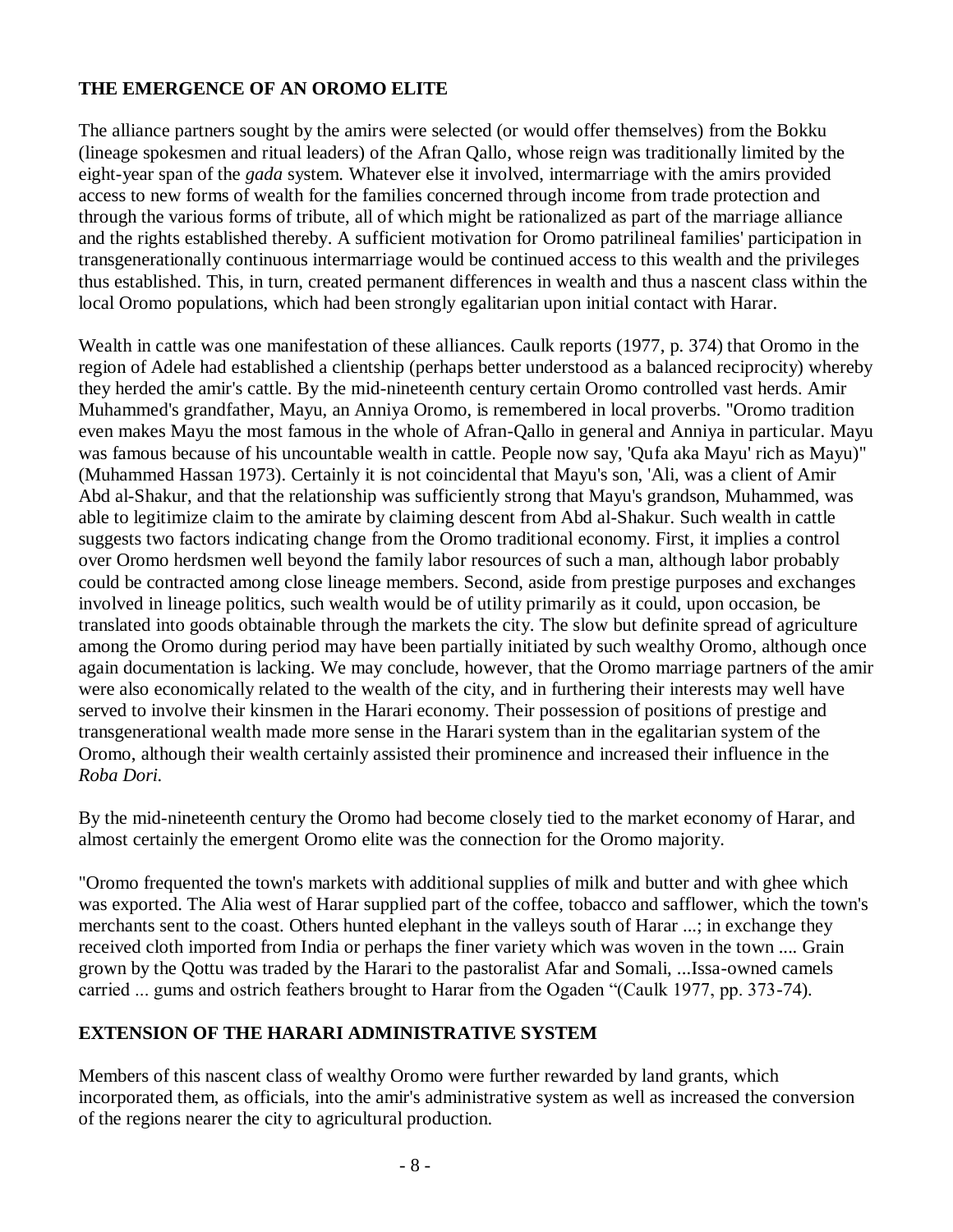The administrative system of Harar was probably a part of the city's 'Adal heritage, since the titles involved are similar to those in use throughout the 'Adali domain, far beyond the limited region controlled by Harar. The city is divided for administrative and taxation purposes into five "gates" or quarters, each of which during the time of the amirs was under an official termed *malaq*. Each quarter was further subdivided into neighborhoods, groups of which were administered by an official under the malaq, the *garad.* 

An extension of this system was used for the taxation and supervision of farming regions under the amir's control. "A garad is the chief of a village, or sub-village; the *damin* is the chief of a whole tribe. Several garadach, sometimes five or six, come under one *damin.* The garad or the *damin*, each on his own level, is the Amir's administrative agent; he distributes justice, and collects taxes or tithes. At the head of the above-mentioned chiefs is the *dogin*-the governor of the outer districts" (Yusuf Ahmed 1961, p. 23). Although the highest officer of the outlying regions, the *dogin,* was always a Harari, the other echelons could be-and often were-Oromo.

"The Amir could grant land or estates to those who proved loyal to the throne, or had rendered some sort of service to the state. Such persons usually were the tribal chiefs, military leaders and religious heads. With the donation of land a person was promoted to chieftainship if he were not already a chief. But as a rule the beneficiary would be the chief of a locality or clan who perhaps already owned large areas of land. In such cases the Amir simply recognized the position of the chief and might, sometimes, bestow more land on him (Yusuf Ahmed 1961, p. 23).

The foregoing statement, it should be noted, tacitly recognizes individual land ownership, conventional among the Harari but alien to Oromo pastoralists, and the existence of permanent Oromo representatives, whose emergence was discussed above. Such appointees, besides receiving an estate in land from the amir, were also given regional monopolies in taxation, of which they could retain a certain amount. Moreover, "the bearer of the office enjoyed the free service rendered to him by the peasants under his *garadship* or *daminship*" (Yusuf Ahmed 1961, p. 24). For the Harari amirs, this process of awarding titles and rights of taxation to important Oromo was an effective means of bringing the Oromo further into the Harari sphere, virtually establishing a system of indirect rule, although it should be reiterated that the amirs probably never had anything approaching a monopoly on the power entailed in this system. It thus approxiimates a small-scale feudal system.

A note in Yusuf Ahmed's text implies that those Oromo who were thus appointed were already "chiefs," a concept which is alien to the original Afran Qallo structure except in the sense of Bokku, "lineage spokesman." "Each clan or *gosa* had its own chief, to whom homage was paid" (Yusuf Ahmed 1961,p. 23). If the developmental sequence traced in this discussion is anywhere near correct, these chiefs would, in fact, be the alliance partners of the amirs who had begun to concentrate wealth in the manner discussed above. The incipient stratification of the Oromo, then, would be greatly accentuated by this incorporation of the Oromo wealthy into the Harari ruling cadre.

The amirs of Harar benefited from this system in economic and political terms. Part of the taxes collected by Oromo *garads* and *damins* would be retained by them, thereby increasing their wealth and, indirectly, increasing their ties with the market economy of the city. Part of the taxes would also be transmitted to the amir's treasury, and this would be one of the payoffs. Political1y, there were overt and covert implications. If marriage and other personal alliances were the original connection between Oromo leaders and Harari amirs, the awarding of garad and damin titles was a bureaucratic routinization of these alliances (which nonetheless had to be actively sought and retained). Such Oromo officials thus had dual structures of obligation, with the position in the amirate counterbalanced by Roba Dori based obligations. Perhaps the amirs could use such positions to negotiate military and political alliances within the Roba Dori, as based on these overlapping interests of the Oromo officials. Certainly, the establishment of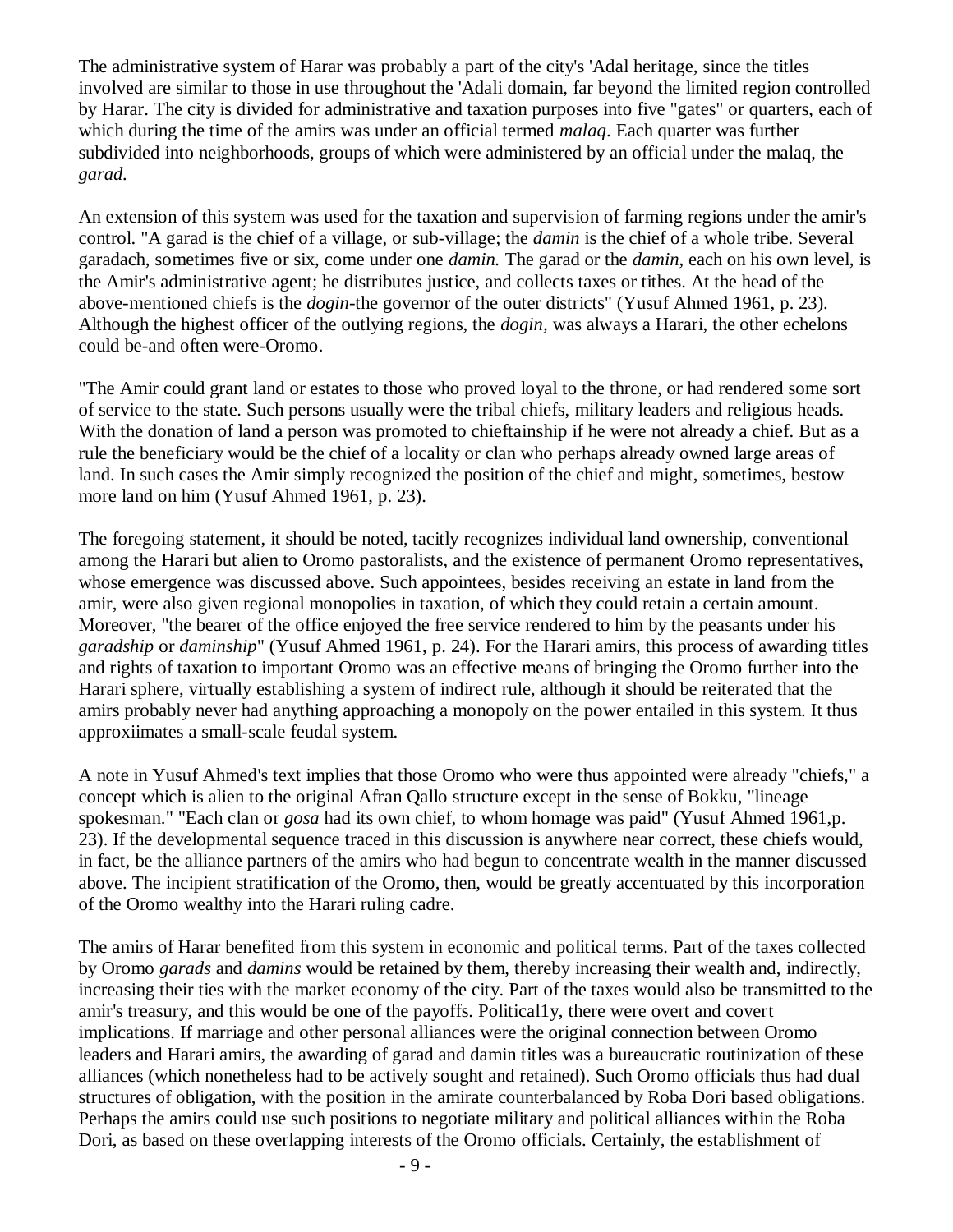outlying administrative units provided a buffer zone vis-à-vis the majority of the Oromo whose interests were not thus co-opted.

### **PEASANTIZATION: THE EMERGENCE OF THE QOTTU CULTIVATORS**

In this administrative and political context, the undocumented but highly significant transformation of the Oromo in many regions around the city from pastoralists into agriculturalists can be understood. Although the Harari and their predecessors had been agriculturalists, part of whose production was oriented toward market exchange, the arrival of the Oromo, as we have seen, virtually extirpated the outlying agricultural production system. By the mid-nineteenth century, at least, this situation had changed. Richard Burton describes the approach to Harar from the Marar plains as being agricultural and inhabited by "the people of the Kutti" or "cultivated districts" (Burton 1966, p. 155), and he goes on to describe an Oromo population of agriculturalists and pastoralists who are fully involved in market exchanges with Harar. "In the lower (Erer) valley, a mass of waving *holcus* (sorghum), we met a multitude of Galla peasants coming from the city market with new pot lids and the empty gourds which had contained their butter*, ghi* and milk (Burton 1966" p. 170; parentheses added).

Burton's "Kutti" certainly represents the term Qottu, as agricultural Oromo of the region are still conventionally described, a term meaning "tiller of the soil"; "In each tribe the Galla are divided into two classes-one of farmers called Kottu or Argata, and one of cattle breeders called Prontuma .... 'The Kottu are hard-working people and enjoy fame as good farmers'" (Yusuf Ahmed 1961, p.21, citing Mokhtar 1876, pp. 381-83).

The adoption of Harari agricultural practices by adjacent Oromo was a gradual process, which derived from both demographic pressure and the growing interdependency with the markets of the city. I feel that the conversion of Oromo from independent pastoralists to agricultural peasants was largely a managed process, and that the impetus for this managed transformation can be speculated upon as a two-part phenomenon. The first motive for converting Oromo to sedentary agriculturalists can be suggested as stemming from the interests of the wealthy Oromo, particularly those who had been awarded land and titles under the amirate. The land they were awarded was arable land whose revenues could be maximized only through agricultural use. This first aspect of the transformation of Oromo economy, then, would be the product of efforts of these Oromo landlords. Closer to the city were lands controlled by the amir, by his officials, and by ordinary Harari citizens. In the early nineteenth century, most Harari farmed their own lands (Yusuf Ahmed 1961, p. 24; field notes 1962-1963). Some ordinary Harari and many of the amir's household and officials utilized Qottu labor under one of two systems of land tenure: "These two systems were known as *oyna* and *harta*. Of the two *oyna* is the older system and regulated the shares of tenants and owner on the basis of a division of the farmland that was cultivable. The second, called *harta* ... by the Kottu and *garaban garab* by the Harari was based on a division of the proceeds of the whole area cultivated" (Yusuf Ahmed 1961, p. 25). Thus, in the Harari controlled lands directly outside the Harari-farmed region, there existed a true Oromo peasantry, directly dependent upon Harari landowners.

How, in time, were these Qottu recruited? If I may jump abruptly to the conditions of the city observed in the 1960s, it may be possible to extract processes by which the emergence of the Harari-controlled Qottu peasantry can be understood. At that time, in numbers varying from a dozen to a hundred, destitute Oromo men, women, and children congregated in the Faraz Magalla in the center of Harar. Although these Oromo were not on the established rounds followed by pilgrims and other religious alms-seekers, they survived by begging. It was from this standing labor pool that Harari in the 1960s recruited watchmen and farmers, both termed *harashi*. Such persons would be established on a Harari farm, if they were reliable. In payment they would receive meals and shelter but would not receive shares from annual harvests. They were always free to return to their village of origin. These Oromo were largely local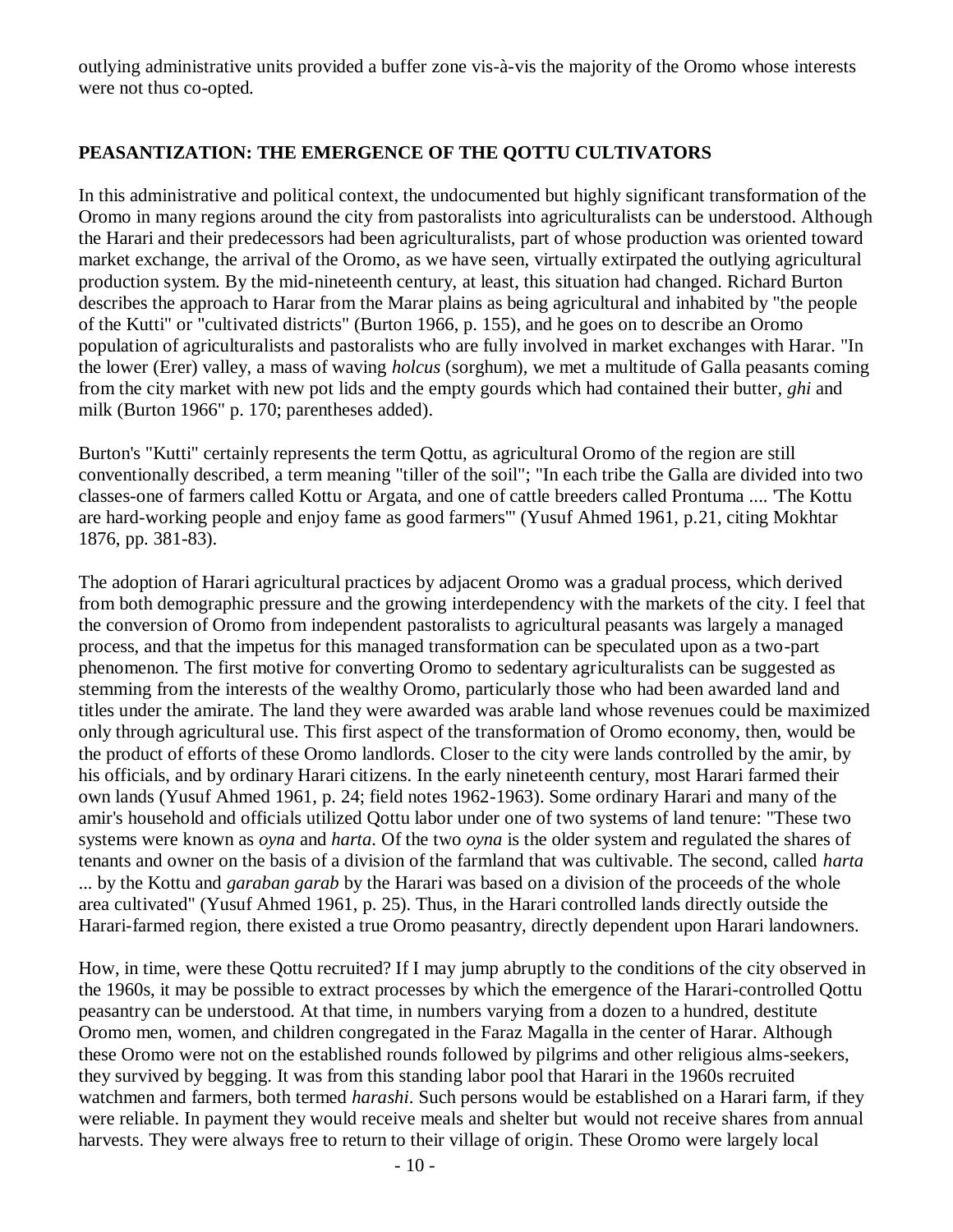refugees, driven to the Faraz Magalla by the collapse of their household economy, usually due to crop failure. If a similar process existed in earlier days, whereby disenfranchised Oromo congregated at conventional sites in the city, then this seems a likely source of recruitment for the labor, which became the peasantry under Harari control, the Qottu.

Certainly the basic importance of this process is to indicate that demographic pressures could have systematically culminated in unaligned (and desperate) Oromo labor sources. The pressures implied might have been manifested in a gradual but accelerating 'manner as population increased in the pastoral regions.

They certainly would be considerably aggravated by the irregularities in rainfall which characterize this region, and which are now manifested in localized crop failure as well as generalized famine. The peasantization of the Oromo seems to have been a progressive but limited process under the reign of the amirs, whereby the Harari were able to derive an almost free source of labor from starved-out Oromo seeking survival in the city.

Part of the peasantization entailed the adoption of Islam. At least in the twentieth century, the term Qottu, as well as implying a farmer, also distinctly means, in the region of Harar, "an Oromo who is Muslim."

# **CONCLUSION: INCIPIENT STRATIFICATION AND THE HARARI-OROMO RELATIONSHIP**

A society is said to be stratified, in anthropological parlance, if one segment of a population-usually a minority elite-dominates and rules the majority of that population by virtue of its control over productive resources, for example, vital water supplies or agricultural lands (Friend 1957, p. 24). Stratified systems are viewed as an intermediate phase of political evolution, developing from kinship-based societies and culminating under certain circumstances in fully developed state structures. The concept of stratification, in this usage, is clearly parallel to the Marxian concept of feudalism, but is framed without the latter's historical particulars.

By 1875, Harari-Oromo relationships, developing within the region's political-economic context, had resulted in the appearance of a bi-ethnic ruling class, comprised of the amirs of Harar as one faction and the emerging Oromo elite as the other. However, the resulting pattern of stratification can only be deemed incipient, rather than total. Although the market, agricultural, and religious patterns, which underlay the changes, experienced by the Oromo centered on Harar, the power and control of the vast majority of the productive resources of the region, necessary for meeting the defining conditions of stratification, ultimately rested in Oromo hands.

Harari amirs, in effect, purchased the continued existence of the city and its trade lifelines through kinship-based alliances and concurrent economic rewards. The drain on the wealth of the city deriving from these pacts was considerable and partially accounts for the virtual impoverishment of the Harari citizenry. The political implications of the alliances were of paramount importance in determining the outcomes of succession disputes within the Harari amirate. However, instead of becoming resolved in a consolidated ruling class structure, they existed as tentative links between two ethnic groups, negotiated by the amirs who justly feared Oromo military superiority.

Had Amir Muhammed ibn 'Ali (1856-1875) been successful in his attempt to consolidate his interests with the Oromo elite, as seems to have been his intent, a true stratification would have resulted which might have provided the ensuing Harari-Oromo political system with the stability, control of resources, and military strength that would have made it a significant power in the Horn of Africa.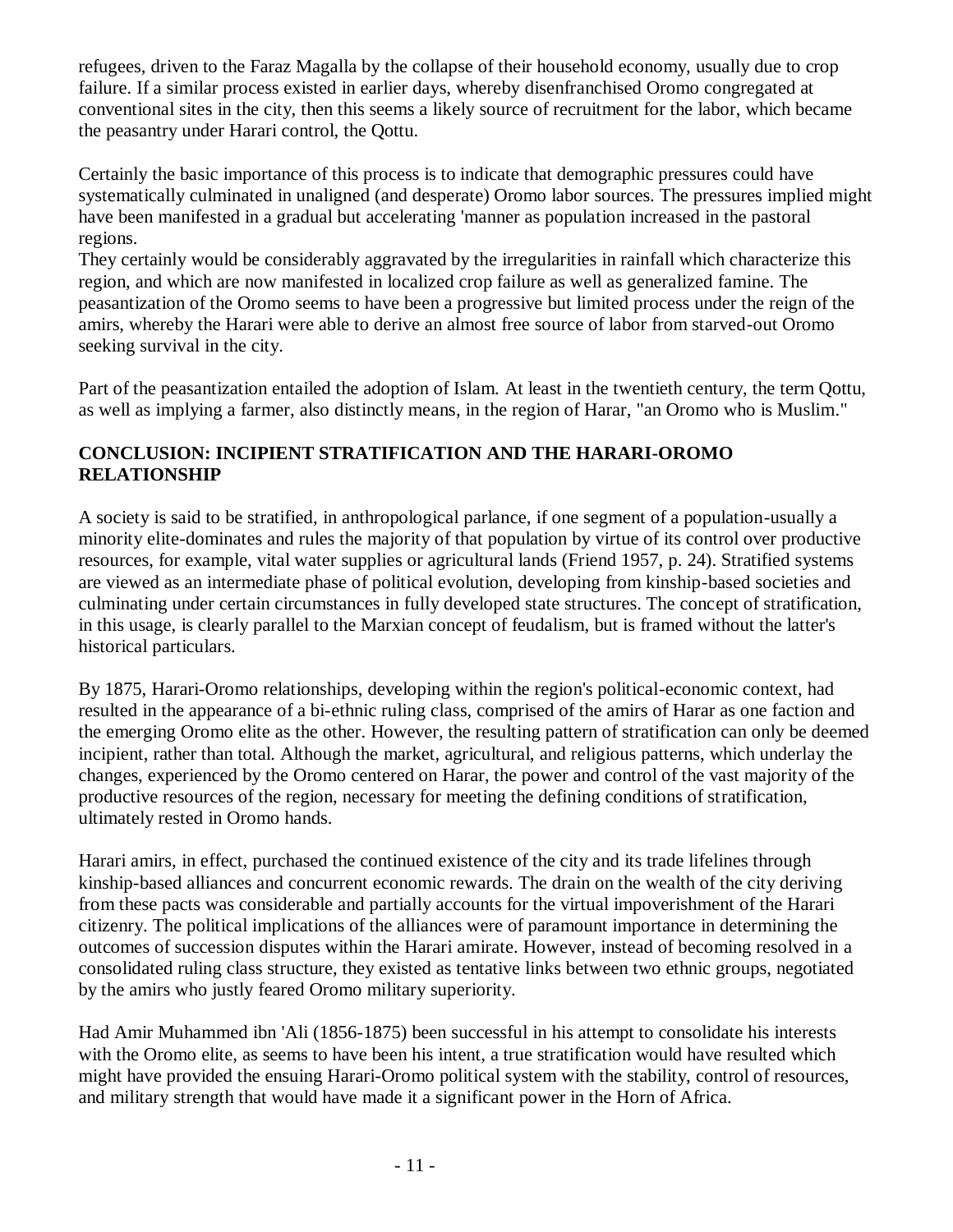However, Muhammed's machinations alienated the Harari populace, who, although locally powerless, were tradesmen in contact with outside political powers. By inviting the Ottoman Turco-Egyptians to Harar, they took the step, which effectively terminated the independent development of the region's political economy. From 1875 onward, Harar and the surrounding Oromo were subjugated to the position of a secondary periphery in a contest between the expanding Ethiopian empire, on the one hand, and a succession of overseas powers, on the other. The incipient stratification which had developed over three centuries of Harari-Oromo contact provided a preadaptation for the consequent social and political fate of these populations, a subject which will be treated in a later publication.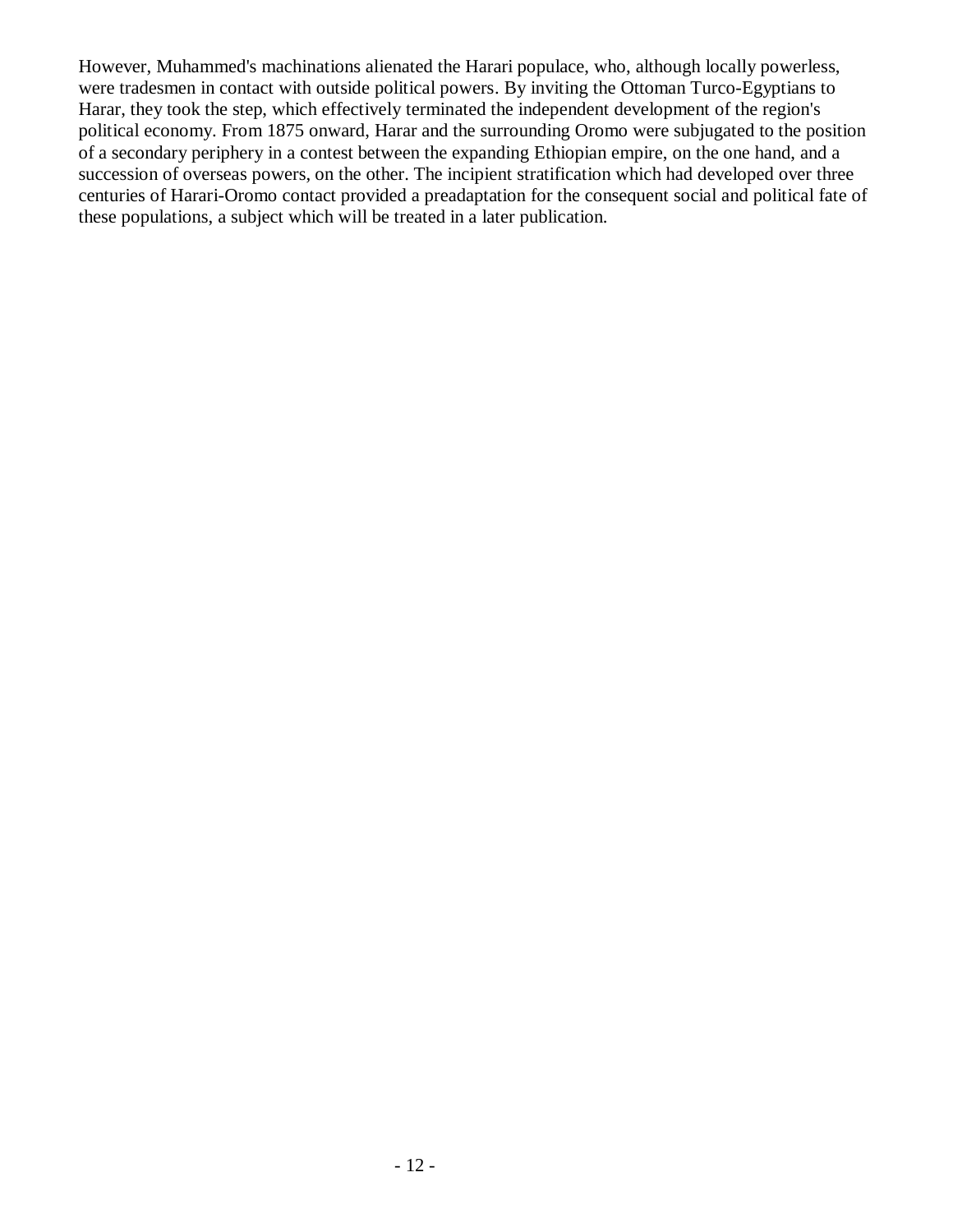#### **NOTES**

1. This article is stimulated by Muhammed Hassan's The Relation Between Harar and the Surrounding Oromo Between 1800-1887. My own fieldwork in Harar (1962-1964, 1975, 1977) concentrated on the inner workings of the Harari populace. Only after obtaining access to Muhammed Hassan's important work was I able to reconsider the historical development of Harari-Oromo relations. Richard Caulk's excellent article has also synthesized material from Muhammed Hassan and other sources from this period from an essentially historical perspective.

2. Probably the institution of the *abban* was the means by which certain Somali lineages became merchandising specialists themselves, either selling goods derived from caravans in local Somali markets or redistributing them at the demand of lineage claimants. It would be extremely interesting to know more about the *abban*, particularly how such a person managed to establish safe passage through his own territory. It should be noted, also, that by the early nineteenth century, the institution of *abban* had been established at least among the Nole Oromo (Yusuf Ahmed 1961, p. 10).

#### REFERENCES CITED

Bloch, M. 1963. "The Social Influence of Salt." Scientific American 209, no. 1: 88-99.

Braukamper, Ulrich. 1979. "Islamic Principalities in Southeast Ethiopia Between the Thirteenth and Sixteenth Centuries." *Ethiopianist Notes 2*, no. 1: 17-56.

Burton, Richard. 1966 (orig. 1856). *First Footsteps in East Africa*. London: Routledge and Kegan Paul.

Caulk, Richard A. 1977. "Harar Town and Its Neighbors in the Nineteenth Century."

Journal of African History 17, no. 3: 369-86.

Cerulli, Enrico. 1931. *Documenti arabi per la storia dell' Ethiopia*. Rome.

\_\_\_ . 1942. "Documenti arabi per la storia dell' Ethiopia." *Rendiconti della Reale Accademia dei Lincei,* ser vi, vol. IV: 2-20. •

Fried, Morton H. 1957. *The Evolution of Political Society*. New York: Random House.

Koehn, Peter, and Sidney R. Waldron. 1978. *Afocha: A Link Between Community and Administration in Harar, Ethiopia.* Syracuse: Syracuse University, Foreign and Comparative Studies/Africa.

Legesse, Asmarom. 1973. *Gada : Three Approaches to the Study of an African Society*. New York: Free Press.

Mokhtar Bey, Mohammed. 1876. "Notes sur le pays de Harrar." *Bulletin de la Societe Khedivale de Geographie* 2.

Muhammed Hassan. 1973. "The Relation Between Harar and the Surrounding Oromo Between 1800- 1887." Unpubl. thesis, Department of History, Haile Sellasie I Univerrsity, Addis Ababa.